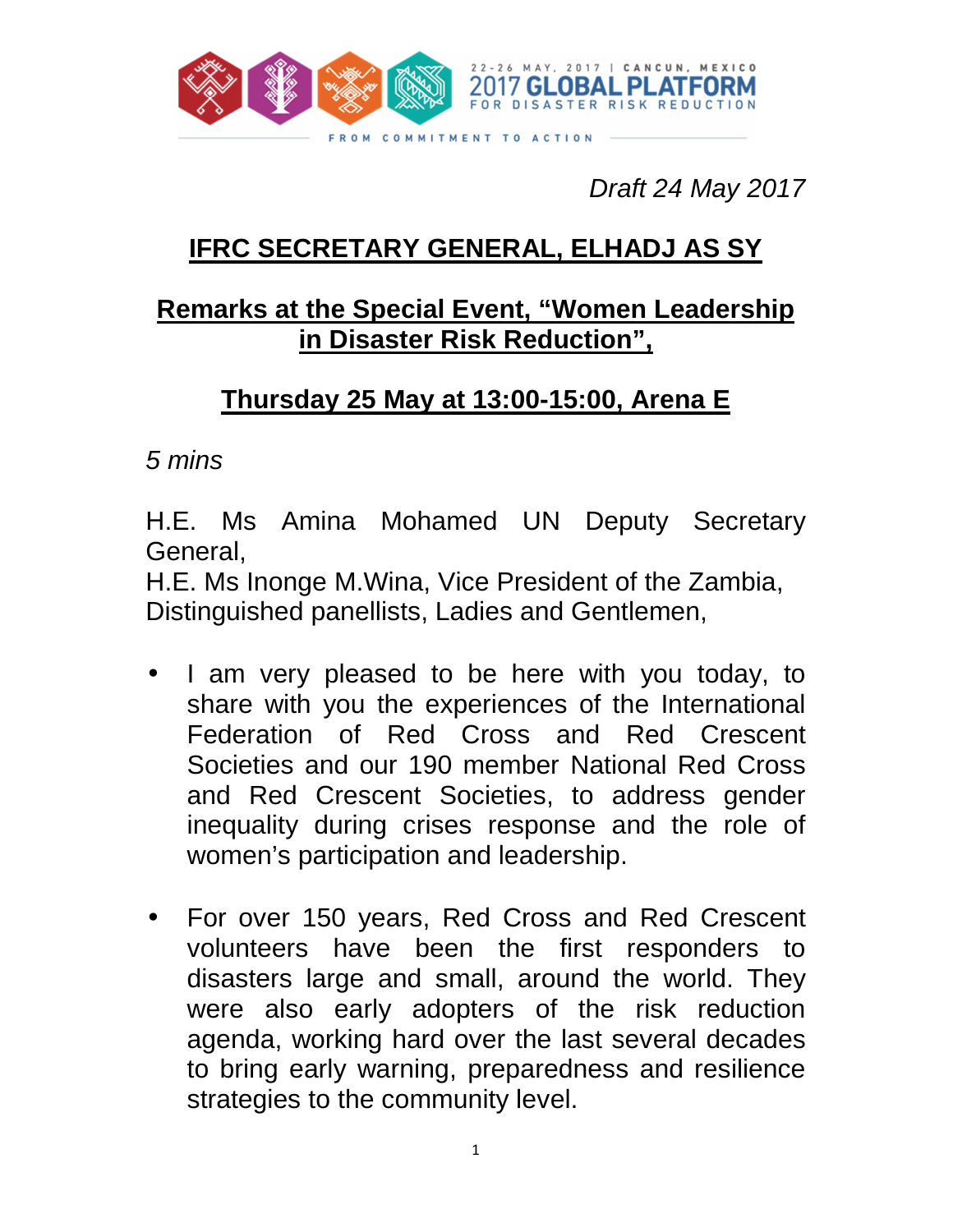

- We have drawn two major lessons from this work.
- The first is that disasters are fundamentally unfair  $$ and they are unfair in many of the same ways that our societies are still unfair. People at the margins, those who face discrimination and inequality are systematically struck the hardest. It is therefore no surprise that disasters have a gendered impact, sometimes impacting men, but more often it is girls and women who suffer the most.
- They often suffer the highest mortality, encounter the greatest challenges in obtaining support, and bear the heaviest burden to support families in recovery.
- In Bangladesh, for example, of the 140,000 people who died from the flood-related effects of Cyclone Gorky in 1991, women outnumbered men by 14 to 1.
- However, the second lesson is that disasters bring out heroes – and a great many of them are women.
- In Liberia, Neima Candy, a nurse and public health worker, witnessed how the 2014 Ebola crisis was not only ending lives but also destroying livelihoods, such as those of market women from Monrovia who could not cross closed county borders to buy food to sell in the city. She went on to become the Liberian Red Cross' Ebola Coordinator, overseeing thousands of volunteers helping their communities.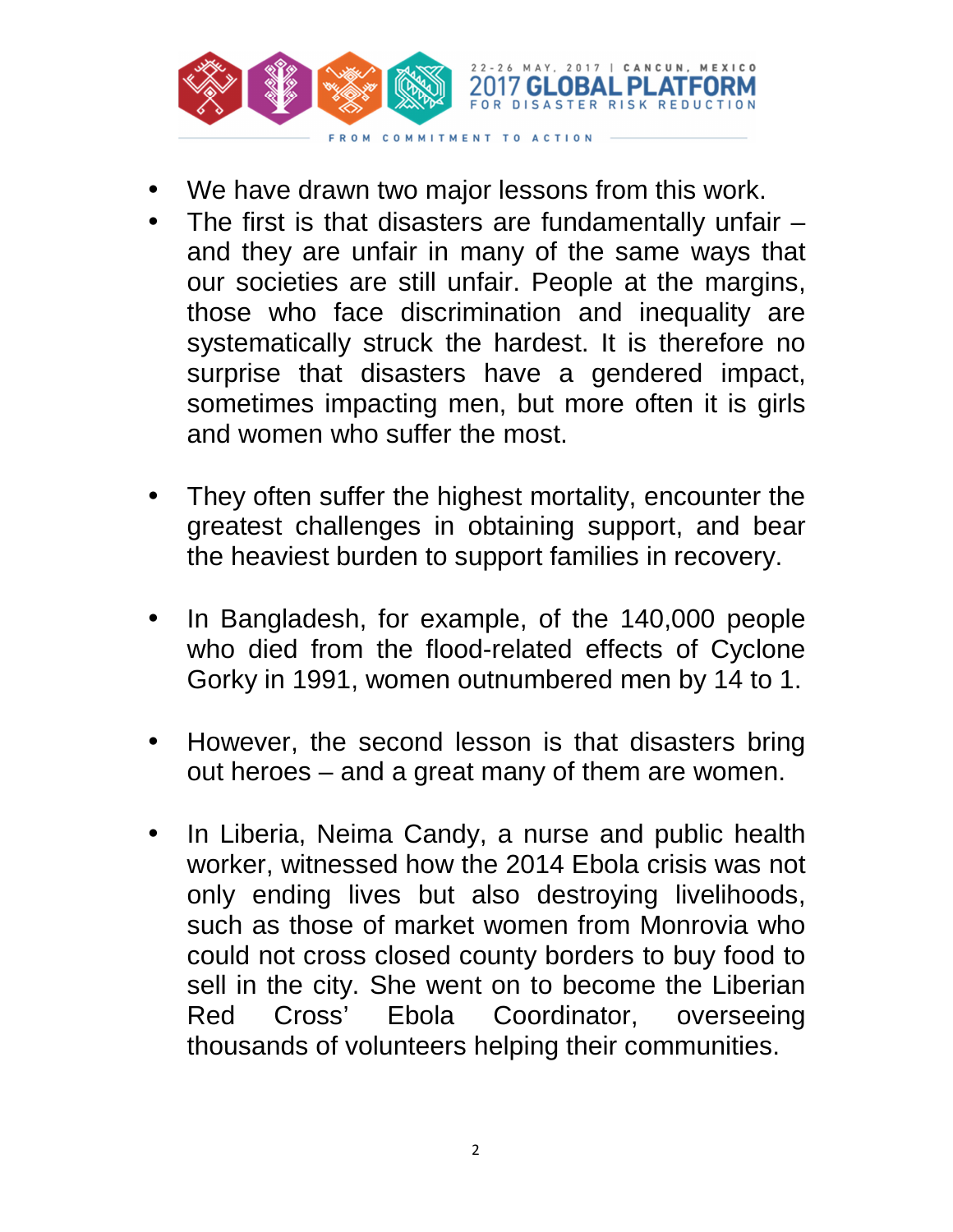

• When a deadly earthquake struck Pakistan in 2005, Saeeda Bibi, a 25-year old mother, put the disaster preparedness training she received from the Pakistan Red Crescent to work, saving the lives of 40 people buried in rubble.

RISK REDUCTION

- Turning back to Bangladesh, Shukoda (Shoo-ko-da), from Subarnachar (Soo-barn-ahh-char), experienced many catastrophic cyclones in her youth, and went on to become the vice chairwoman of her local community disaster preparedness committee. When Cyclone Aila threatened in 2009, she went from home to home in her community, telling the women to pack their belongings, bury valuables in the ground and seek shelter. She contributed directly to a massive drop in deaths compared to previous disasters.
- I'm happy to say that examples like these are becoming more common. The traditional roles of women when it comes to disaster are already changing. In the provision of water, sanitation and hygiene, for instance, women and girls play an everincreasing role in both being prepared and responding to disasters but also developing long term WASH facilities. More women are involved in WASH management, technical operation and maintenance and engineering aspects.
- We see the value of this kind of leadership reflected in many parts of our Movement. Women are leading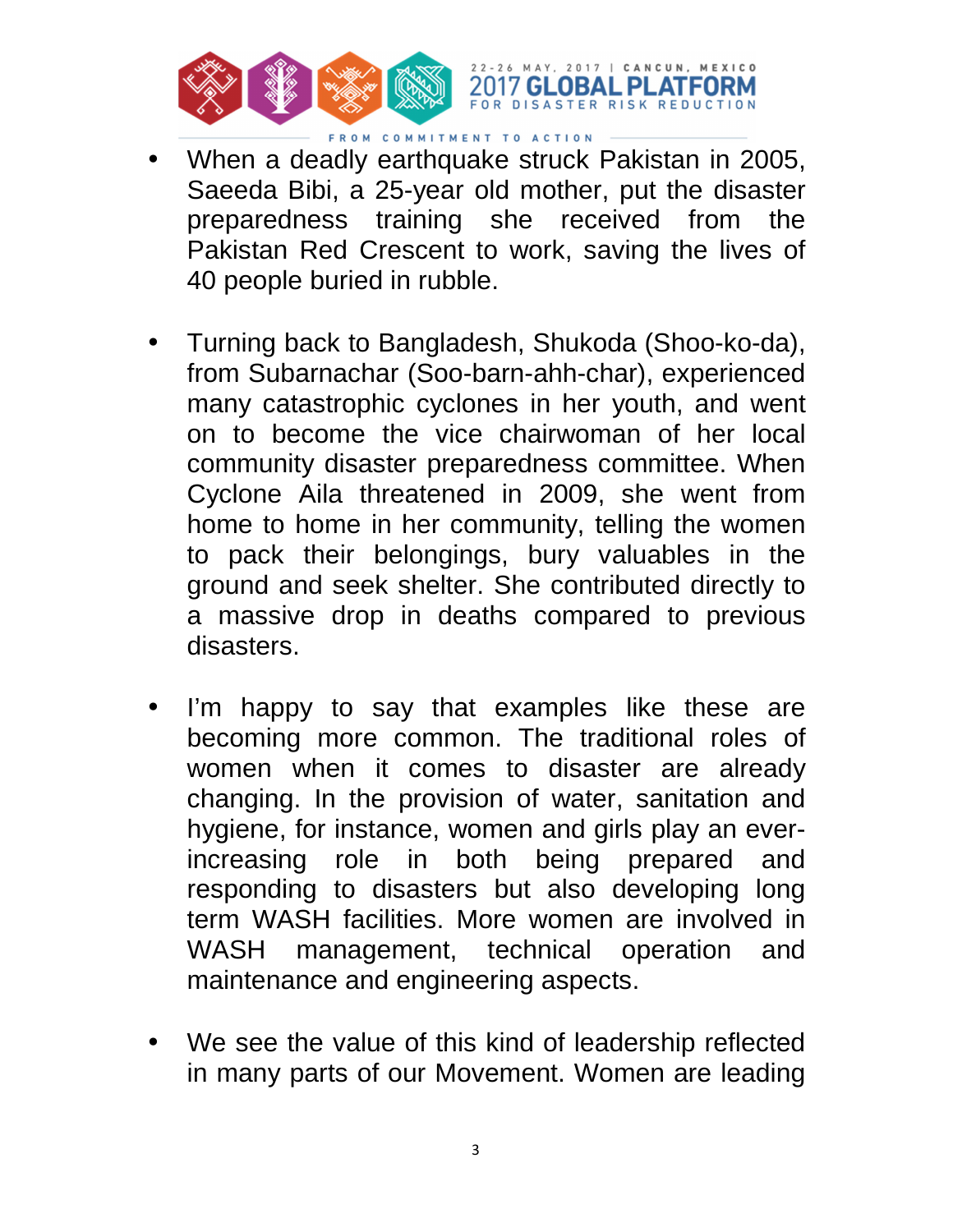

FROM COMMITMENT TO ACTION some of our most active National Societies, from Egypt to Mongolia, South Korea to Botswana.

- We must apply these lessons across all our work in disaster risk management.
- In practice, it is quite challenging and there is still a long road ahead to achieve this.
- One very good example is the case of sexual and gender-based violence (SGBV). SGBV is all too-well documented in the context of armed conflicts but it is less well recognized that natural disasters also fuel greater exposure and incidents.
- Data are patchy, as the survivors of SGBV are often reluctant to report their abuse. In a series of country case studies the IFRC undertook in 2015, we found that this tendency is aggravated in disaster settings, when everyone feels pressure to "pull together as a community" and not to complain.
- We also found a frightening picture of vulnerable girls and women, removed from their homes and protective social settings. We found stretched and distracted law enforcement capacities. And we found disaster managers unaware and unequipped to handle the elevated risk of SGBV when disasters strike.
- In 2015, the Movement joined with the State Parties to the Geneva Conventions in adopting a resolution on SGBV in conflicts and disasters, with strong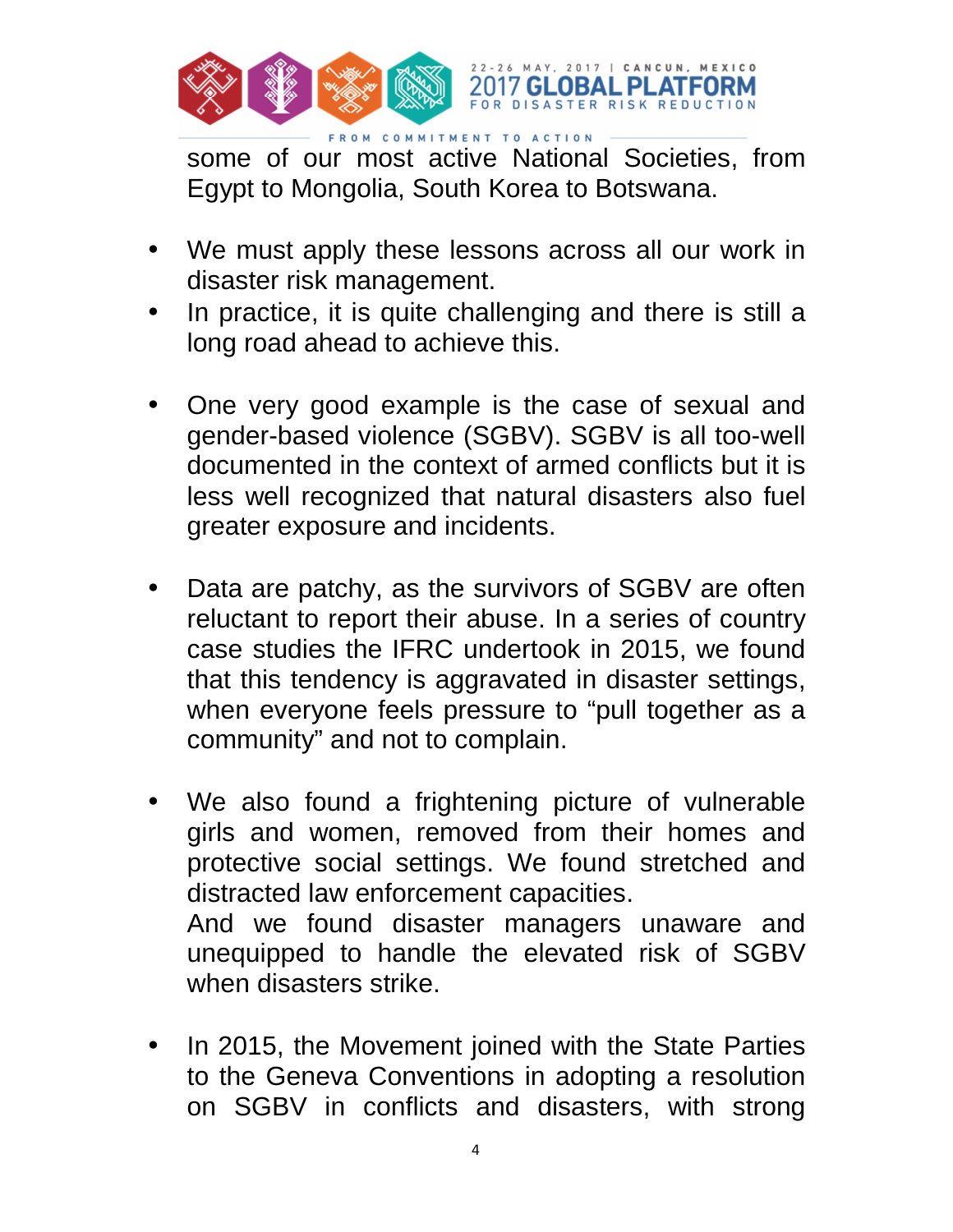

commitments to scale up our efforts to prevent and respond to this danger.

- For our part, we have developed new training for National Societies and, through this new collaboration with our friends in UN Women and UNISDR, hope to roll out our efforts to community level volunteers around the world, making links to child protection, community engagement, and accountability measures, and ensuring that they are ready to handle disclosures SGBV and to provide psychosocial first aid.
- We have also begun new research on the main gaps and best practices in law and policy related to SGBV in disasters, with the aim of supporting authorities to draw on the best evidence in strengthening their legislative frameworks.
- Looking beyond SGBV, we are committed to contributing a much more systematic approach to gender in disaster risk planning and programming, including through stronger data collection, awareness and planning.
- To this end, the IFRC has developed Minimum Standard Commitments on Gender and Diversity in Emergency Programming which provides a minimum set of practical actions to integrate gender and diversity issues in our emergency response.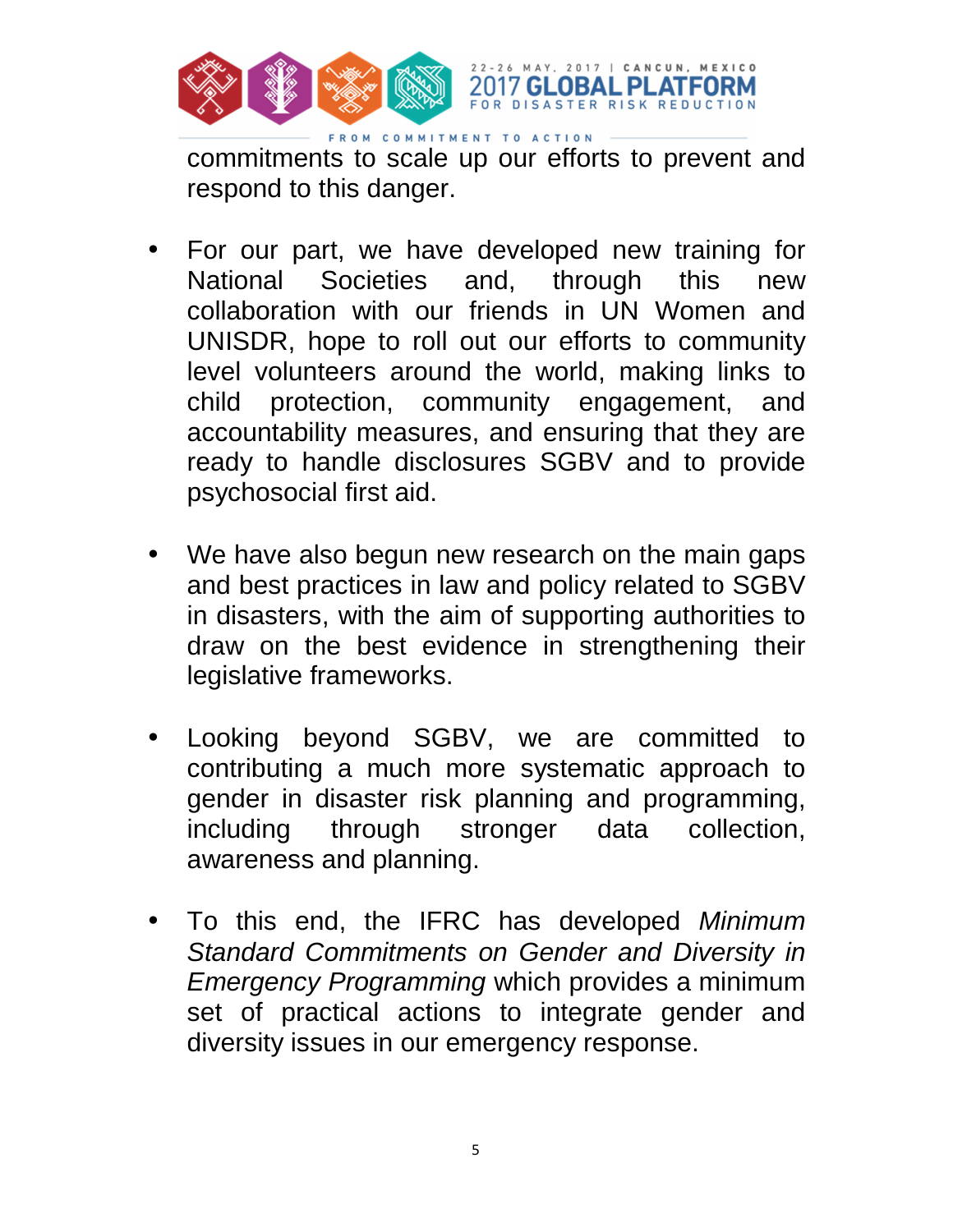

- In the past two years, four IFRC Protection, Gender and Inclusion personnel have been deployed in emergency responses (Nepal and migration response in Europe) to
	- o ensure integration of gender and diversity into planning, reporting and operational systems,
	- o support collection of gender and age disaggregated data, and
	- o address multiple protection concerns.
- Our members are also taking up this broader challenge, particularly targeting how to empower and engage women in building their own resilience.
- For example, the Red Cross of Serbia uses a network of 500 trained community volunteers to conduct interactive anti-trafficking workshops at over 100 local branches.
- And the Myanmar Red Cross has been promoting women's participation by training women in firefighting and disaster knowledge.
- The **Philippine Red Cross**, with its seat within the National Disaster Risk Reduction and Management Council, contributed to the development of new law and policy that requires a gender analysis as part of early recovery and post-disaster needs assessments, for the provision of food and medical supplies and creation of safe spaces.